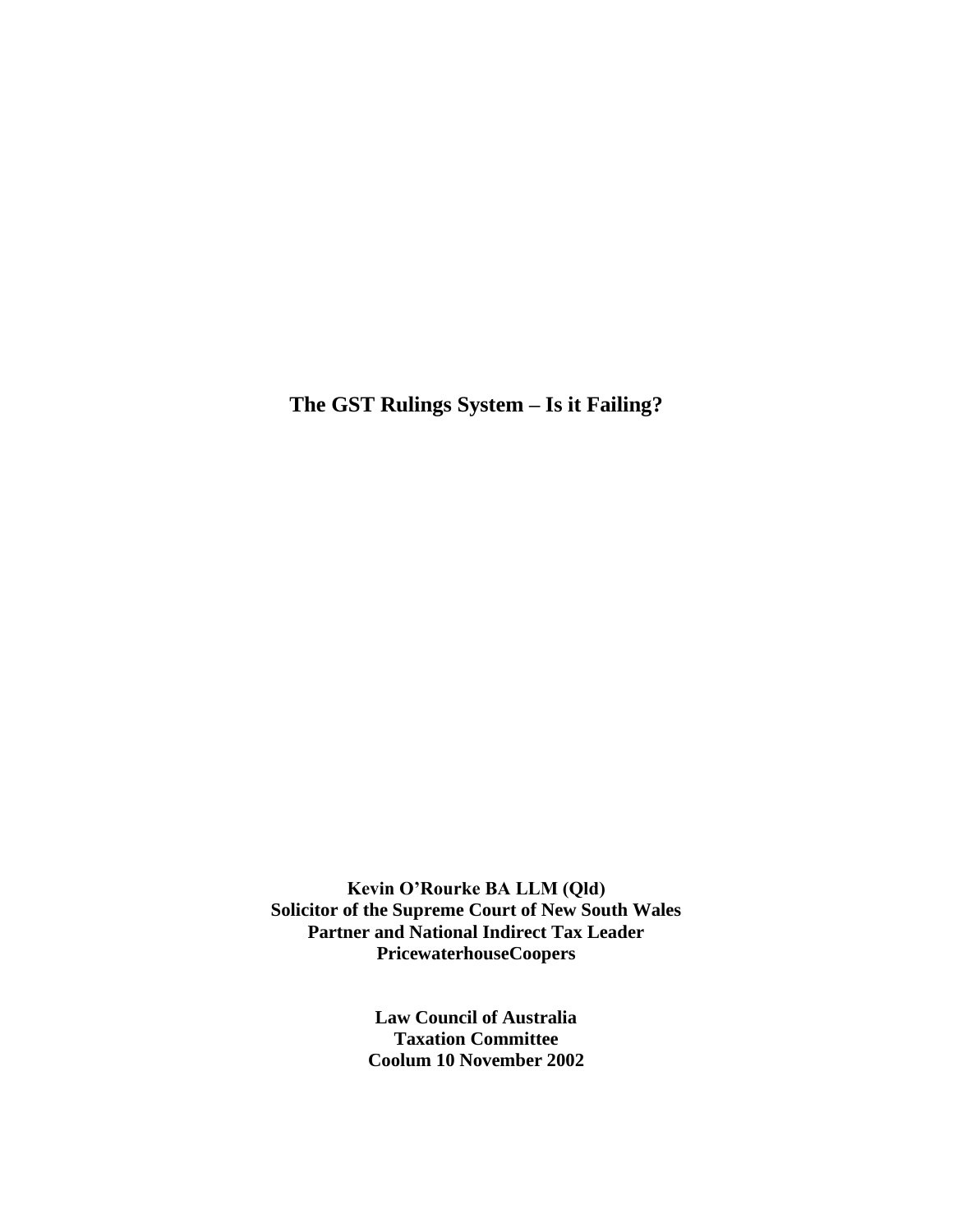## **The GST rulings system – is it failing?**

'Beyond the everyday world, both counsel have explained to us, lies the world of value added tax (VAT), a kind of fiscal theme park in which factual and legal realities are suspended or inverted.' *Royal & Sun Alliance Insurance Group plc v Customs and Excise Commissioners* [2001] STC 1476 (CA) at [54] per Sedley LJ.

# **Overview**

The Australian fiscal theme park of GST has raised passion since its inception. While the political controversy has largely disappeared, the legal and administrative controversies are only just beginning. The limited purpose of this paper is to evaluate whether the GST rulings system is failing. This system has already generated its fair share of controversy with one commentator describing it as 'farcical'.<sup>1</sup>

In answering the question whether the GST rulings system is failing I will cover:

- the criteria for evaluating the GST rulings system
- the nature of GST
- the protection afforded by GST rulings
- public GST rulings
- private GST rulings
- challenging GST rulings
- concluding remarks and recommendations

## **The criteria for evaluating the GST rulings system**

It could hardly be right to evaluate rulings on the tempting, but simplistic, basis that you disagreed with some or all of their contents, for you could simply ignore the contents and self-assess on a basis you considered correct. In a technical sense you are not obliged to

<sup>&</sup>lt;sup>1</sup> P Hill, *GST rulings – facts and fallacies*, paper presented at the ATAX 13<sup>th</sup> Annual GST Workshop, Noosa, 21-23 March 2001.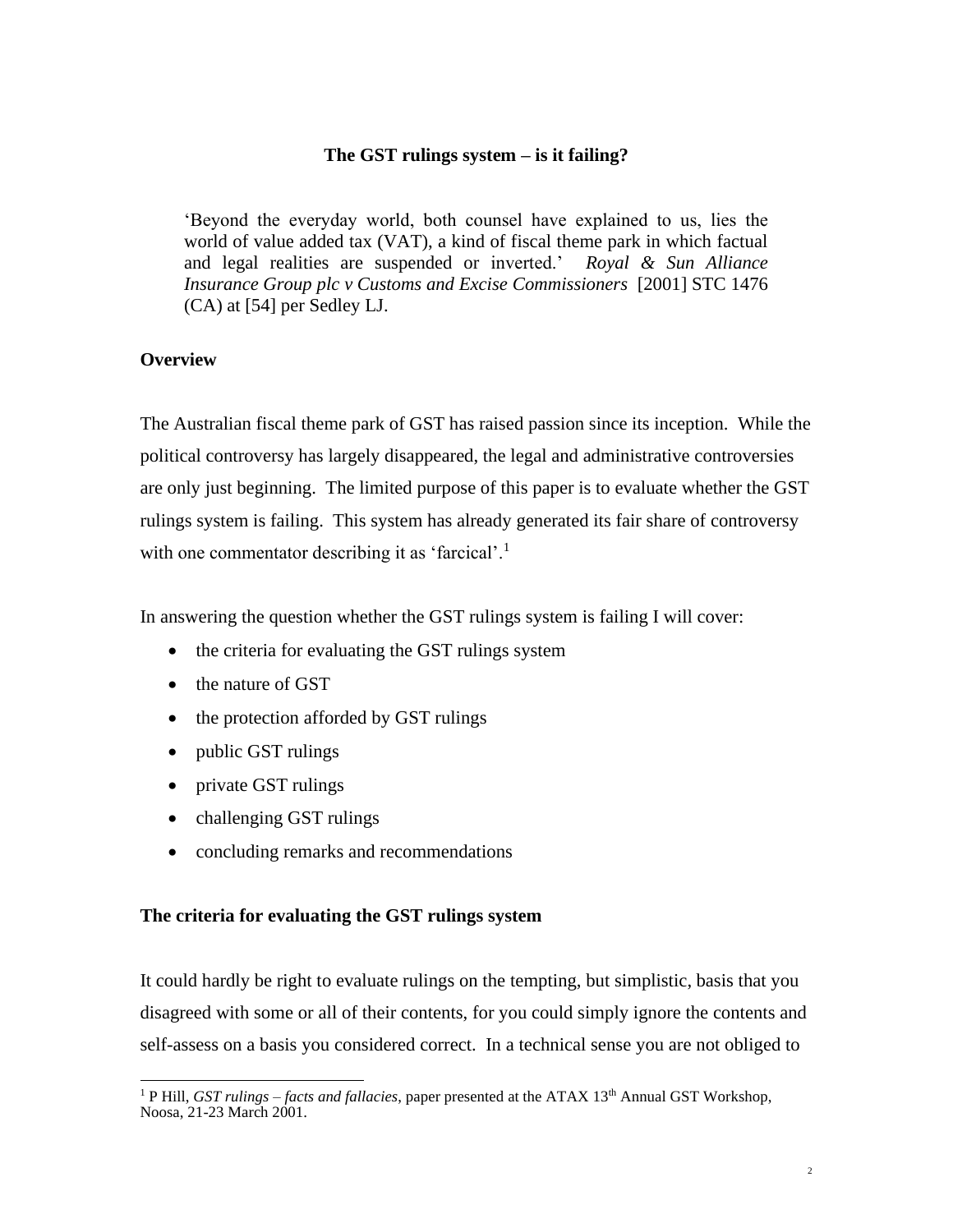comply with a ruling. If you choose to rely upon a ruling, and the Commissioner later alters that ruling such that you have underpaid a net amount, or the Commissioner has overpaid certain amounts, then the underpaid tax ceases to be payable, or the overpaid amount is taken to have been payable in full.<sup>2</sup> This approach draws heavily from the sales tax rulings system which preceded the GST, rather than from the income tax rulings system. $3$ 

It also seems too easy to evaluate rulings on the basis that you disagree with the selfassessment regime generally, as any criticism should be directed towards that regime rather than the rulings which necessarily flow from it.<sup>4</sup>

And yet factors such as the accuracy of rulings and the context of self-assessment are not irrelevant in evaluating the rulings process.

Rulings play a key role in the self-assessment environment and are an integral part of the tax system. Taxpayers need to have a good understanding of their taxation obligations if they are to fulfil them, and the Commissioner understandably aims to maximise the level of voluntary compliance among that group.

In the light of the importance of the rulings system to the tax system generally, it seems to me appropriate to evaluate the rulings system by reference to the well known hallmarks of a good tax system: equity, efficiency and simplicity.<sup>5</sup>

Equity, or fairness, has two dimensions: horizontal equity, which means that people in similar economic circumstances should be treated similarly; and vertical equity, which means that people in different situations should be treated differently, with those who are

<sup>2</sup> *Taxation Administration Act* 1953 (Cth), s37, discussed in more detail later in this paper.

<sup>3</sup> Compare *Sales Tax Assessment Act* 1992 (Cth), s77, and *Sales Tax Procedure Act* 1934 (Cth), s 12D.

<sup>4</sup> For a critique of the self-assessment system generally, see Inglis, *Is Self-assessment Working? The Decline and Fall of the Australian Income Tax System*, (2002) 31 A T Rev 64.

<sup>5</sup> *Reform of the Australian Tax System (Draft White Paper)* (Canberra: AGPS, 1975), at paras 1.1 and 1.14.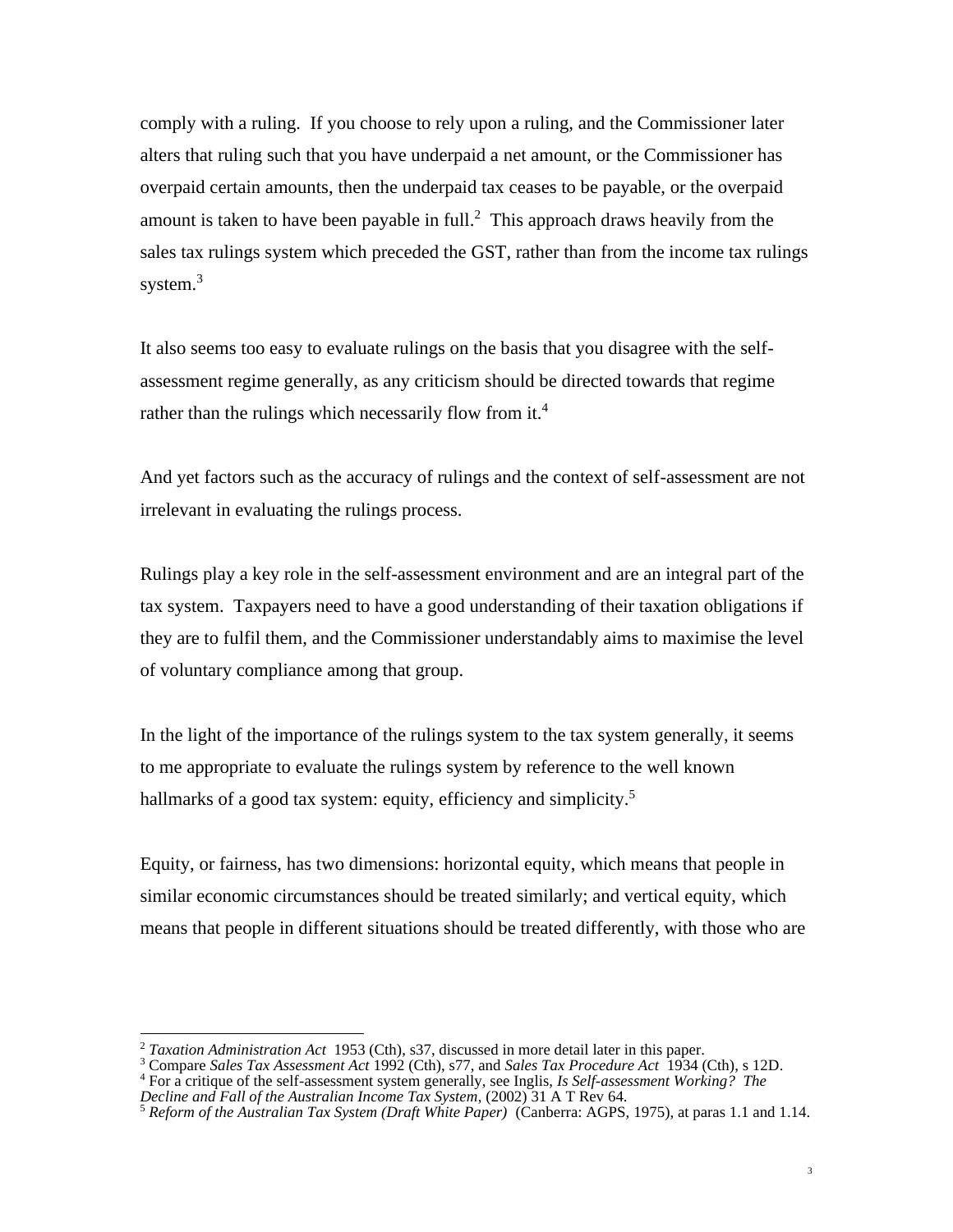better off bearing a greater share of the tax burden.<sup>6</sup> A tax which places significantly different burdens on a taxpayer in similar economic circumstances is manifestly unfair.<sup>7</sup>

An efficient tax system is necessary in order to improve Australia's economic performance. With a more efficient tax system, resources will be more likely to move into activities where they will generate the largest economic gains to the nation, rather than activities where they will simply yield the largest tax gains to investors.<sup>8</sup> Any tax will tend to discourage the activity on which it is imposed; it follows that the more comprehensive the tax system is the less distortion there will be of the relative rewards of different types of work, of the relevant attractions of work and leisure, of the relative returns from different types of investment, and of the relative prices of goods and services.<sup>9</sup>

A good tax system should be as simple as possible. A complex tax system makes it difficult for people to understand the law and apply it to their circumstances. Complexity imposes high compliance costs on the community and high administrative costs on the tax authorities. Complex tax laws also result in socially unproductive and costly tax litigation. $10$ 

The Government has previously recognised that a rulings system, binding on the Commissioner, gives taxpayers a greater measure of certainty and fairness. In introducing the private binding rulings system, the Minister assisting the Treasurer said: 'The new system of binding and reviewable rulings will promote certainty for taxpayers and thereby reduce their risks and opportunity costs. The new system will also be fairer because taxpayers will be able to object to private rulings and have the matter reviewed by an independent tribunal or court.<sup>'11</sup> This cannot be said for the GST rulings system.

 $6$  Id, at para 1.2.

 $<sup>7</sup>$  Id, at para 1.3.</sup>

 $8$  Id, at para 1.1.

 $9$  Id, at para 1.7.

<sup>10</sup> Id, at para 1.8.

<sup>&</sup>lt;sup>11</sup> P Baldwin, Minister for Higher Education and Employment Services and Minister Assisting the Treasurer, Second Reading Speech, Taxation Laws Amendment (Self-Assessment) Bill 1992, 26 May 1992, Vol H of R 184 at 2774-2775.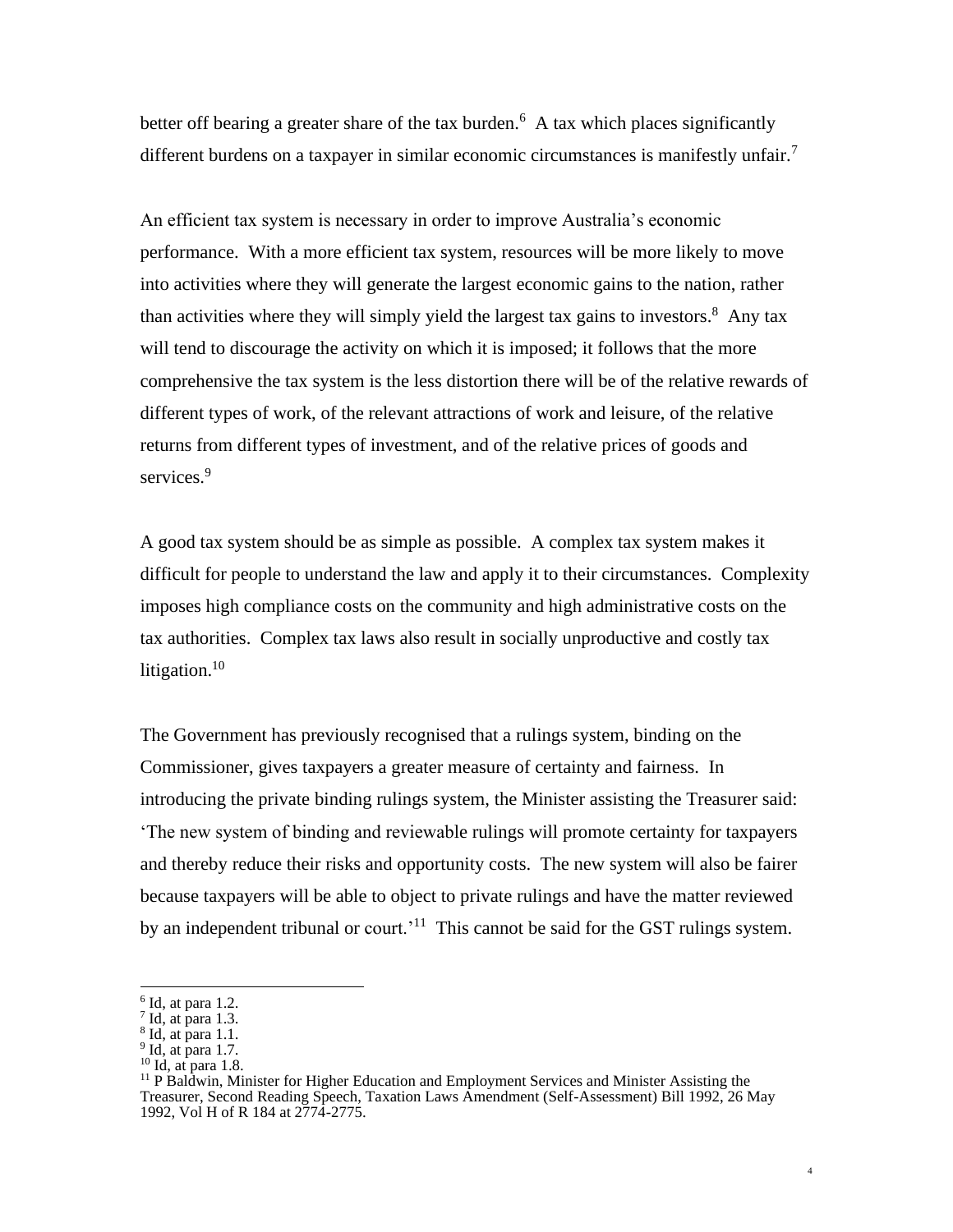In the absence of a binding regime, a ruling will give little or no measure of protection as it will not give rise to an estoppel as against the statute,  $12$  though issues of procedural fairness might be relevant.<sup>13</sup>

## **The nature of GST**

The criteria of equity, efficiency and simplicity are often contradictory. Greater efficiency can lead to reduced equity, and so on. A balancing act is therefore required which inevitably turns upon matters of judgement. The context within which that judgement is made can be important in attaching more or less weight to each criterion. An understanding of the nature of GST is essential in providing that context.

'Broadly speaking, the GST is a tax on private consumption in Australia' which 'taxes the consumption of most goods, services and anything else in Australia, including things that are imported'.<sup>14</sup> The expression 'consumption' is not defined in the GST Act<sup>15</sup> and is not one of the 'basic rules' contained in Chapter 2 of that Act. The expression appears in several places in the GST Act but invariably for a specific purpose, such as defining the boundaries of GST-free food,<sup>16</sup> GST-free drugs and medicines,<sup>17</sup> and GST-free exports and other supplies for consumption outside Australia.<sup>18</sup>

The taxing of private consumption in Australia is generally achieved by:

- imposing tax on supplies made by entities registered for GST; but
- allowing those entities to offset the GST they are liable to pay on supplies they make against input tax credits for the GST that was included in the price they paid for their business inputs. $19$

<sup>12</sup> See *FC of T v Wade* (1951) 84 CLR 105 at 116-117.

<sup>13</sup> See *Bellinz Pty Limited v FC of T* (1998) 98 ATC 4634 at 4645; and *One.Tel Ltd & Ors v DFC of T* (2000) ATC 4229 at 4244.

<sup>&</sup>lt;sup>14</sup> Explanatory Memorandum to the A New Tax System (Goods and Services Tax) Bill 1998, Executive Summary, at 6.

<sup>15</sup> *A New Tax System (Goods and Services Tax) Act* 1999 (Cth) ('GST Act').

<sup>16</sup> GST Act, subdivision 38A.

<sup>&</sup>lt;sup>17</sup> GST Act, section 38-50.

<sup>&</sup>lt;sup>18</sup> GST Act, subdivision 38E.

<sup>&</sup>lt;sup>19</sup> Explanatory Memorandum to the A New Tax System (Goods and Services Tax) Bill 1998, Executive Summary, at 6.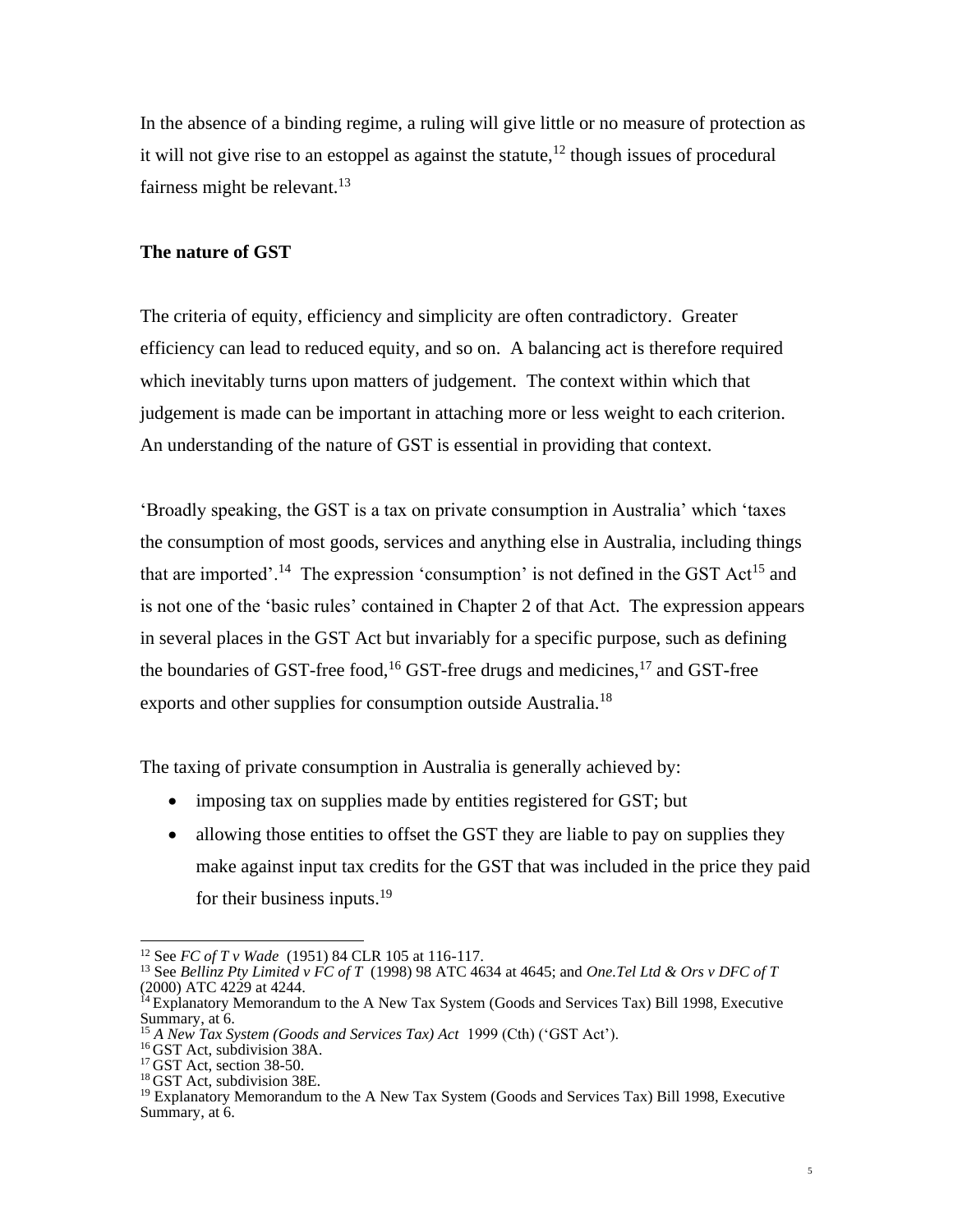In this way GST is effectively a tax on 'final' private consumption in Australia, $20$  and is imposed on a registered supplier in respect of a supply made to a recipient. In my opinion there exists a strong case for stating that every supply has a corresponding acquisition within the context of the Australian GST, and that for every supply there exists both a supplier and a recipient. The correspondence between supply and acquisition is evident from the language used to define those concepts.

I also venture to suggest that the notion of consumption contemplated by the GST Act is to be found in the structure of the Act itself. Crucial to this is the notion that for every supply there is an acquisition and also a supplier and a recipient. Once this notion is accepted, it is reasonable to infer that consumption is defined by reference to it.

In other words, the fact that a supplier makes a supply to a recipient who has acquired it means that the recipient is the consumer of that supply and that consumption has taken place.

The following factors are therefore relevant in understanding the nature of GST:

- GST is a tax on final private consumption in Australia
- GST is imposed on a registered supplier in respect of a supply made to a recipient
- the fact that a supplier makes a supply to a recipient who has acquired it means that the recipient is the consumer of that supply and that consumption has taken place

It is a reality that most suppliers are unpaid tax collectors on whom the burden of the tax is not intended to fall, and that these suppliers must make judgements about the application of the tax to numerous transactions which occur on a day to day basis. Many suppliers would therefore value certainty and, hence, timeliness over most other factors. In my experience, many suppliers would prefer a taxable treatment that is certain to a

 $^{\rm 20}$  Ibid.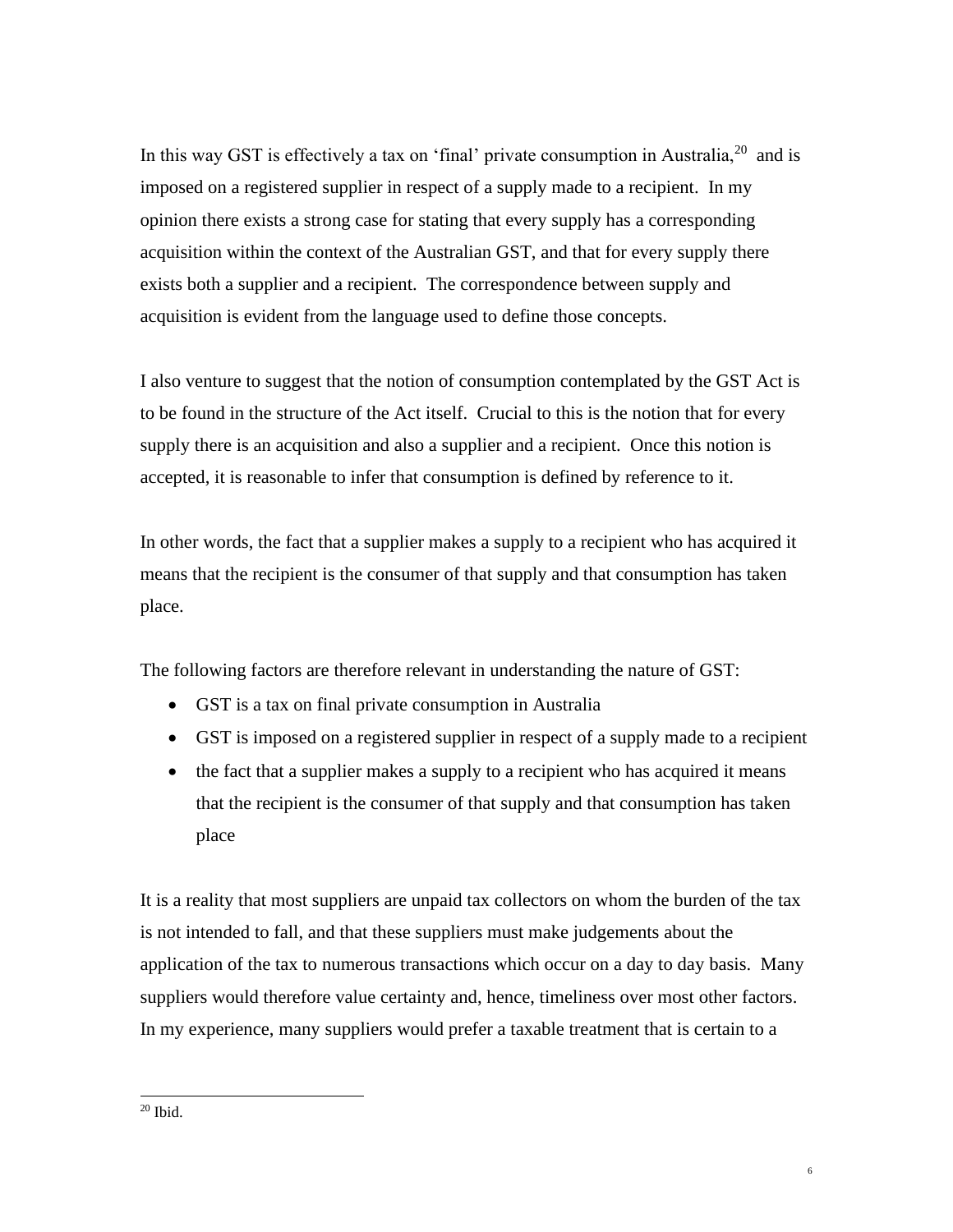non-taxable treatment that is not, so that certainty is the primary concern rather than revenue outcome.

#### **The protection afforded by GST rulings**

The only legislative reference to GST rulings is to be found in section 37 of the *Taxation Administration Act* 1953 (Cth). There is a common misconception that this provision is the source of the power to issue rulings.<sup>21</sup> However, GST rulings are issued pursuant to the Commissioner's general power of administration.<sup>22</sup> That distinction is of some importance if, for example, a taxpayer seeks to review, pursuant to the *Administrative Decisions (Judicial Review) Act* 1977 (Cth) ('the ADJR Act'), the decision of the Commissioner to issue a particular ruling, since it is unlikely that a decision made pursuant to a general power of administration is one made under an enactment.<sup>23</sup> This stands in contrast to the Commissioner's view that a decision not to issue a ruling is reviewable under the provisions of that  $Act.^{24}$  Nevertheless, the remedies available pursuant to section 39B of the *Judiciary Act* 1903 (Cth) would still be available.

Section 37 applies to you if:

- (a) the Commissioner alters a previous ruling that applied to you; and
- (b) relying on the previous ruling, you have underpaid a net amount or an amount of indirect tax, or the Commissioner has overpaid an amount under section 35-5 of the GST Act, in respect of certain supplies and acquisitions made before the alteration.<sup>25</sup>

A previous ruling must have 'applied to you' if you are to obtain the protection afforded by the statute. It is therefore important that the facts on which the ruling was based be

<sup>21</sup> See, for example, Australian National Audit Office ('ANAO'), *The Australian Taxation Office's Administration of Taxation Rulings* (2001), which states, at para 1.6: 'GST private rulings are issued under s37 of the TAA'.

<sup>22</sup> *Taxation Administration Act* 1953 (Cth), s63.

<sup>&</sup>lt;sup>23</sup> See *Hutchins v DFC of T* (1994) 94 ATC 4,443.

 $24$  GSTR 1999/1, para 24.

<sup>25</sup> *Taxation Administration Act* 1953 (Cth), s37(1).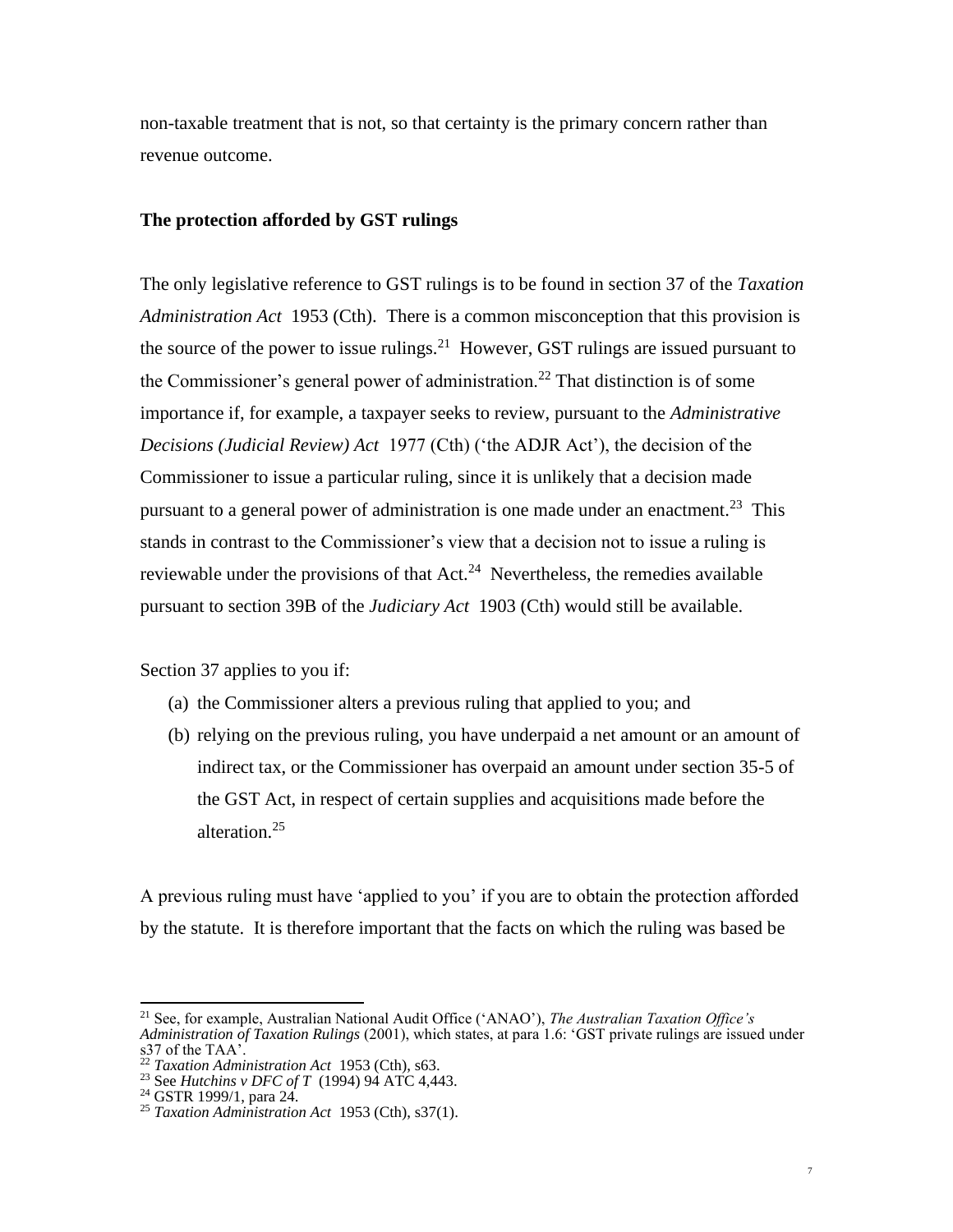clearly identified.<sup>26</sup> As with the income tax rulings system, a distinction might well be drawn between the way in which the law applies to a particular set of facts, and 'the principles or reasoning' stated in the ruling.<sup>27</sup>

As Merkel J has commented: 'By making a ruling that states that it is binding "to the extent it is capable of being a public ruling", or that a particular arrangement is "likely to be regarded as a hire purchase arrangement", or that tax treatment of a particular arrangement is to be "generally" as outlined the Commissioner is not providing the certainty that binding public rulings are intended to provide. Further, rulings in such terms obviously have a tendency to mislead which is antithetical to the system of certainty and fairness intended to be provided to taxpayers by the public rulings system.'<sup>28</sup>

This criticism remains valid under the GST rulings regime. In GSTR 2001/6, for example, dealing with non-monetary consideration, there is a discussion of *Naturally Yours Cosmetics Ltd v Customs and Excise Commissioners*<sup>29</sup> and *Rosgill Group Ltd v Customs and Excise Commissioners*, <sup>30</sup> followed by the statement: 'We consider that the principles on which these cases were decided are applicable in Australia<sup>'</sup>.<sup>31</sup> It would be a brave taxpayer who relies on these 'principles' without the protection of a private GST ruling.

Note also that you must have 'relied' upon a GST ruling to obtain protection,  $32$  which is quite different to the income tax rulings system.

Unless the Commissioner is satisfied that you contributed to the giving, or continuing in force, of the earlier ruling by a misstatement or by suppressing a material fact, the

<sup>26</sup> See *Bellinz Pty Limited v FC of T* (1998) 98 ATC 4399 at 4405; and (1998) 98 ATC 4634.

 $27$  Id, at 4413 per Merkel J.

 $28$  Id, at 4417 per Merkel J.

<sup>&</sup>lt;sup>29</sup> (1988) 3 BVC 428.

<sup>30</sup> [1997] BVC 388.

 $31$  GSTR 2001/6, para 79.

<sup>32</sup> See *Magna Stic Magnetic Signs Pty Ltd & Ors v FCT* (1989) ATC 5000.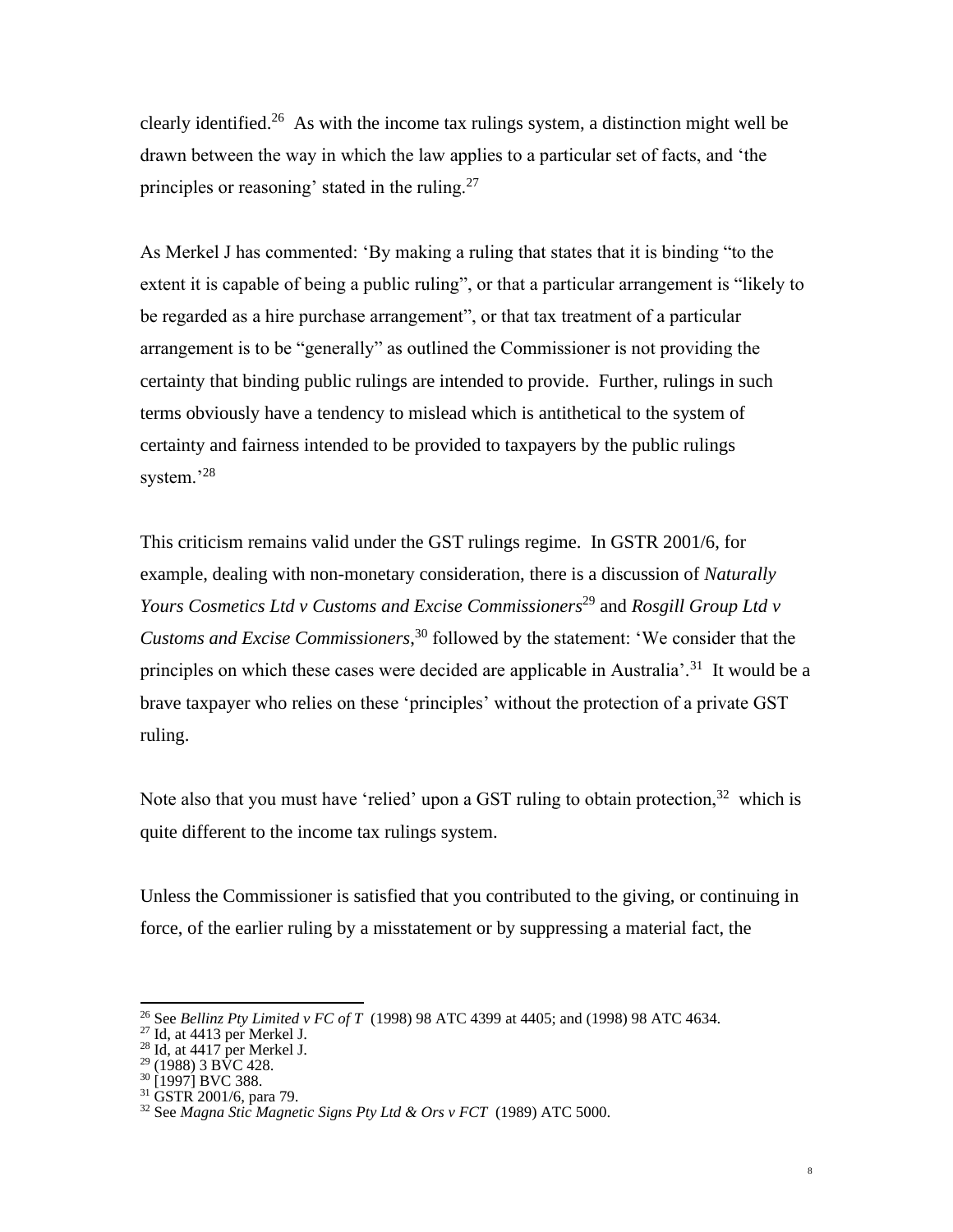underpaid indirect tax ceases to be payable, or the overpaid amount is taken to have been payable in full, from when the previous ruling was made.<sup>33</sup>

There are rules for deciding whether a ruling applies to you, or whether a ruling has been altered:

- (a) a private ruling only applies to the entity to whom it was given;
- (b) so far as a private ruling conflicts with an earlier public ruling, the private ruling prevails;
- (c) so far as a public ruling conflicts with an earlier private ruling, the public ruling prevails;
- (d) an alteration that a later ruling makes to an earlier ruling is disregarded so far as the alteration results from a change in the law that came into operation after the earlier ruling was given.<sup>34</sup>

There are likely to exist numerous cases where a taxpayer with a private ruling will be unaware that a later public ruling has altered the previous ruling. In my opinion the Commissioner needs to do more to educate taxpayers about this. A practical means of doing so might be to issue a quarterly note to taxpayers highlighting new public rulings that have issued together with any changes in the law.

The nature of GST is such that compliance is heavily dependent upon taxpayers' systems. When a ruling is altered it often takes time to alter these systems. The date of effect of a later ruling is therefore a very important issue for such taxpayers. Under the former sales tax regime, a rule of practice had developed whereby taxpayers were given three months to change their systems before an adverse ruling applied to them. While there should be no general dispensation, it would be highly desirable for the Commissioner to issue a practice statement setting out the factors he might consider relevant in extending the date of effect for systems-dependent taxpayers.

9

<sup>33</sup> *Taxation Administration Act* 1953 (Cth), s37(2).

<sup>34</sup> *Taxation Administration Act* 1953 (Cth), s37(3).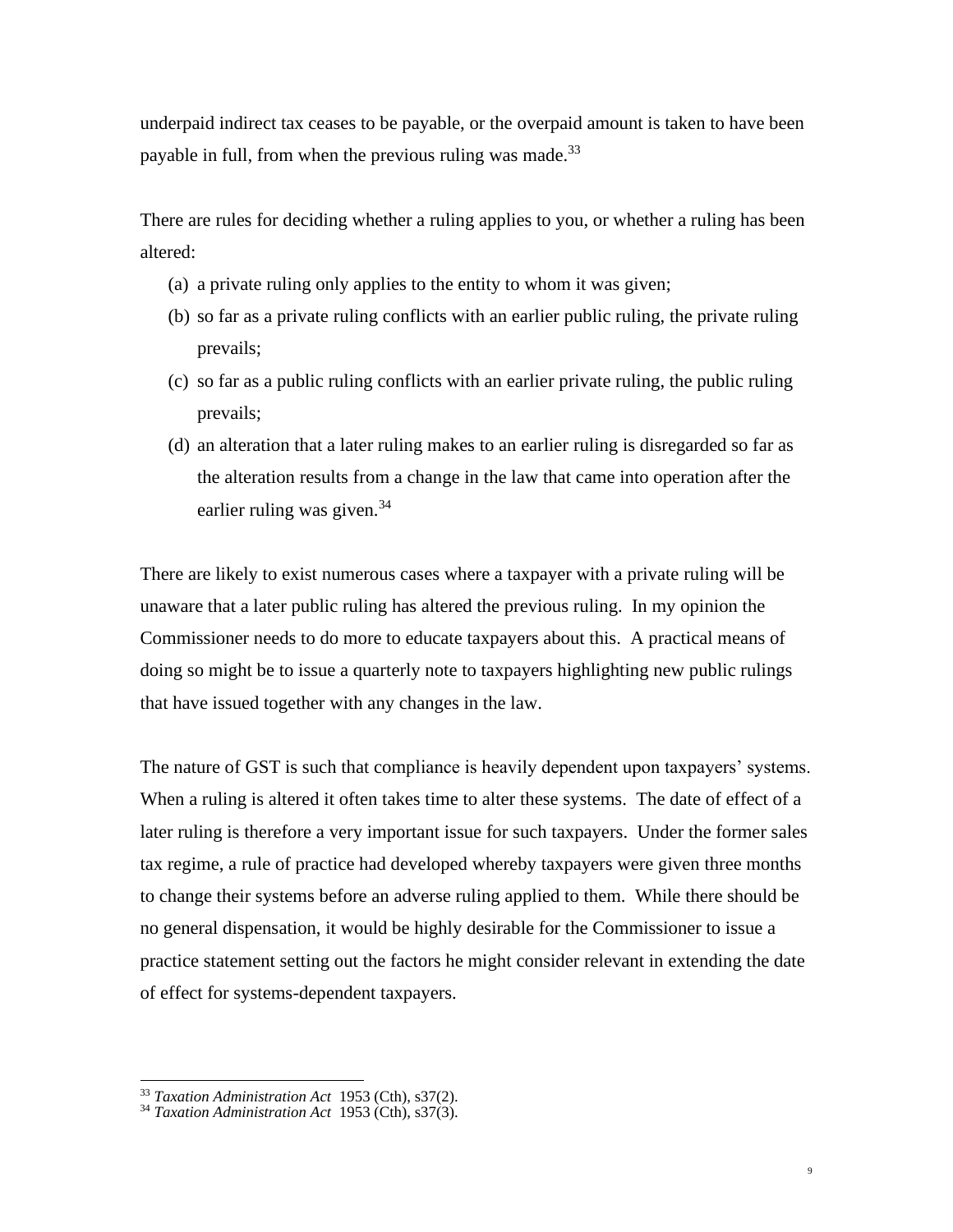## **Public GST Rulings**

A 'public ruling' means a ruling other than a private ruling; and a 'ruling' means any ruling or advice given or published by the Commissioner, including one that has previously been altered, but not including one given orally, or an assessment.<sup>35</sup>

The definition of 'public ruling' is much broader under the GST regime than under the income tax regime. The Commissioner accepts that it encompasses GST public rulings and determinations, GST bulletins, GST Product Rulings, general information booklets, guides and fact sheets, but not GST Practice Statements and GST Case Decision Summaries.<sup>36</sup>

I should state at the outset that the overall standard of public GST rulings is high, and that nothing I say below should be taken to diminish that conclusion. While I do not always agree with the conclusions expressed in public GST rulings, nor the reasons advanced in support of those conclusions, the rulings demonstrate a high level of technical expertise and clarity.

The Auditor-General has recently found that the processes for the production of public rulings of high technical quality operate effectively overall.<sup>37</sup> He concluded that 'the mechanisms in place for public rulings substantially provide for consistent and fair treatment for taxpayers'.<sup>38</sup> One area of concern identified by the Auditor-General was the time taken to produce some types of public rulings, which inhibited their usefulness. He nevertheless concluded that 'the public rulings system, overall, provides taxpayers with increased certainty regarding the Commissioner's application of the tax law.<sup>39</sup>

<sup>35</sup> *Taxation Administration Act* 1953 (Cth), s37(4).

<sup>36</sup> GSTR, 1999/1, para 11.

<sup>37</sup> Australian National Audit Office ('ANAO'), *The Australian Taxation Office's Administration of Taxation Rulings* (2001), para 12.

 $38$  Id, at para 17.

<sup>39</sup> Id, at para 26.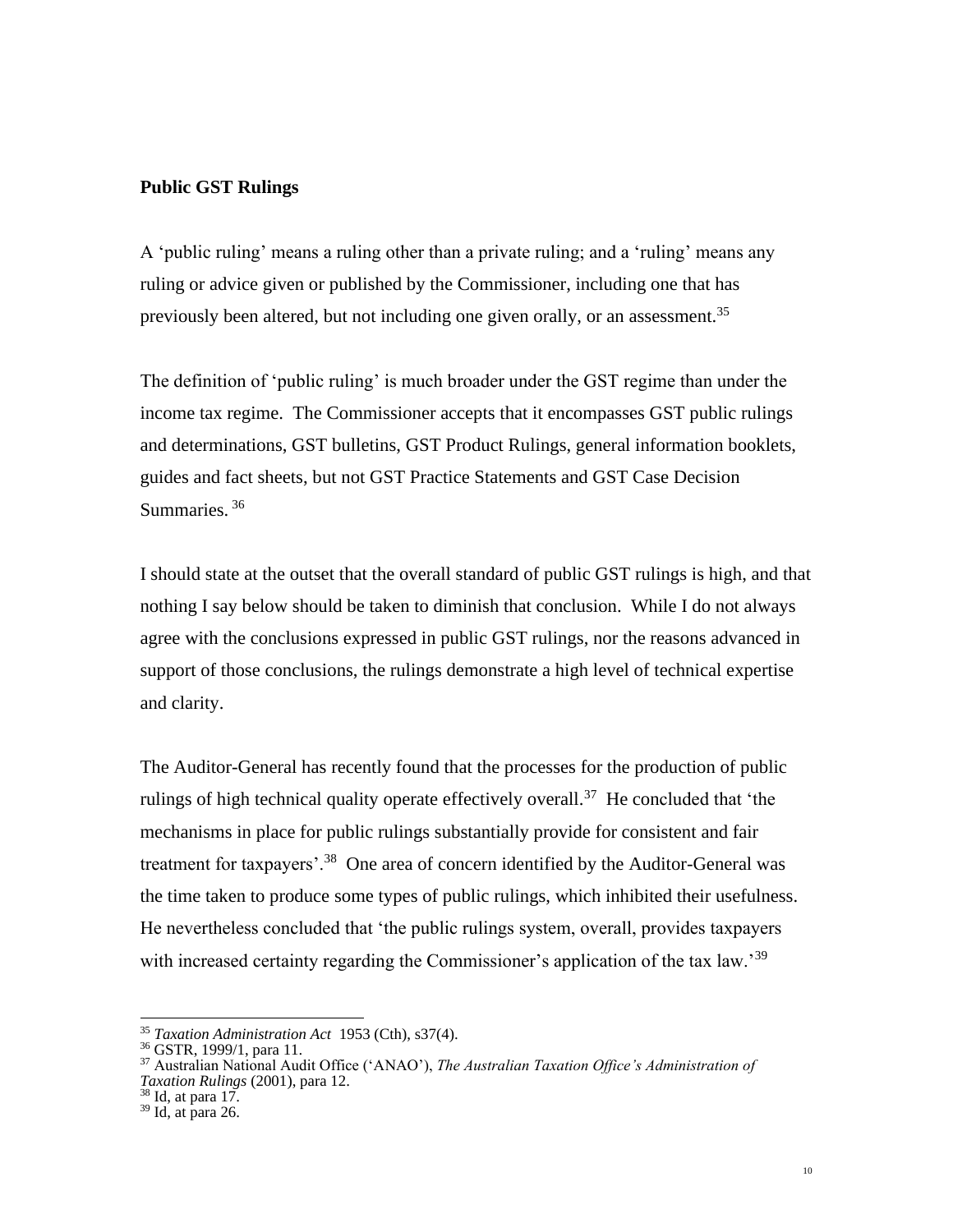The timeliness of public rulings continues to be an issue. The Auditor-General noted that the ATO's 'Rulings Manual provides an ideal of six months from commencement of drafting to finalisation of public rulings, including a period of three months between draft and final public ruling for public rulings which are relatively complex, including a review by the Public Rulings Panel. He commented that a more realistic target might be six months between draft and final public ruling.<sup>40</sup>

Given the need for certainty by unpaid tax collectors with numerous day to day transactions, it is in my opinion far preferable to issue a ruling, and then subsequently amend it, than to issue a ruling in draft for a lengthy period, or not at all. An example of where this has worked well was the timely issue of GSTR 2001/5, dealing with supplies of going concerns, and its recent replacement with GSTR 2002/5. The notice of withdrawal gave detailed reasons for the changes that were made in the manner of an explanatory memorandum. The Commissioner is to be commended for this practice.

An example of poor practice is GSTR 2000/D22, dealing with vouchers, which issued as a draft ruling on 22 November 2000, and is expected to issue in final form in November 2002. The extended period of uncertainty, and the unfair burden this places on the unpaid tax collector, hardly needs elaboration. I readily accept that the GST treatment of vouchers, especially in relation to phone cards, is a difficult issue. But therein lies the problem for the unpaid tax collector self-assessing on a day to day basis. It is precisely because the issue is complex that a measure of certainty is required. It is cold comfort for the taxpayer who gets it 'wrong' to be told that the Commissioner will take this into consideration in remitting penalties. The primary liability is in practice irrecoverable from the consumer, and the unpaid tax collector suffers a very real loss. This lack of certainty and inherent unfairness has the capacity to bring the tax system into disrepute, with potentially negative consequences for co-operative compliance.

 $40$  Id, at paras  $3.23 - 3.24$ .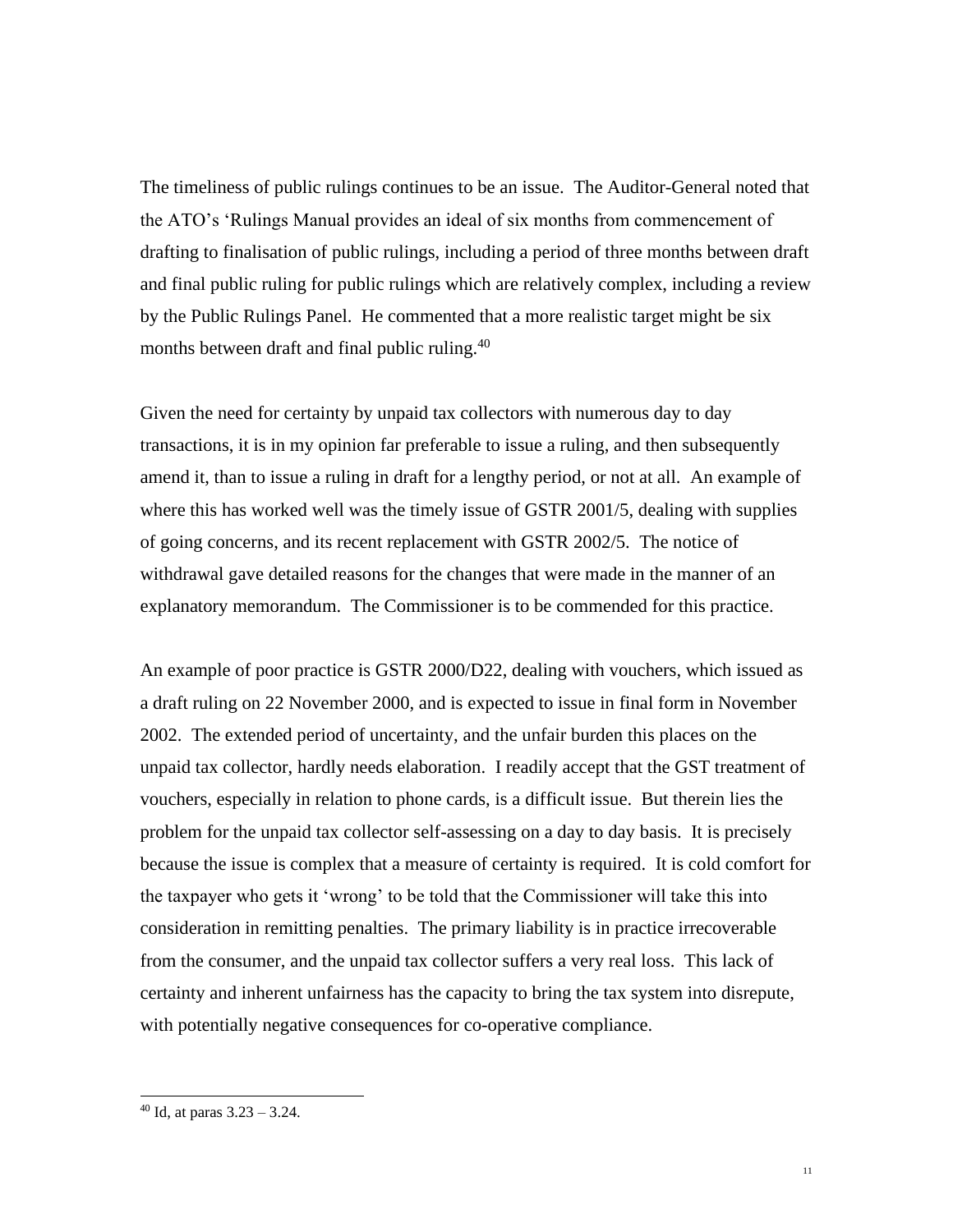In relation to review rights, the Auditor-General in his report recognised that a framework for public rulings which is based in law and includes formal rights, including provision for judicial review, are worthwhile features of a public rulings system supporting taxpayers in a self-assessment environment.<sup>41</sup> He noted, however, that the 'application of GST public and private rulings to completed transactions can be challenged only through the structure of the assessment process under the  $\text{GST}$ <sup>2</sup>.<sup>42</sup> While that statement is not quite correct, as I will discuss below under the heading 'challenging a GST ruling', it is difficult to understand why, in the context of GST, formal review rights would not help support taxpayers in a self-assessment environment.

## **Private GST Rulings**

A 'private ruling' means a ruling given to a particular entity.<sup>43</sup> In the calendar year 2000, the Commissioner issued 89,779 private rulings. Of these, 84,287 were GST rulings. In some respects that might be expected in the year in which GST was introduced, but it is a staggering number nevertheless.

While I have seen much criticism of ATO rulings, and of the introduction of GST generally, too little praise has been directed towards the Commissioner and his officers for an outstanding effort in even coping with the magnitude of the transition. Perhaps it is now time to do so.

The overall standard of private GST rulings will never be as high as that of public GST rulings, which is a reflection of the different processes and resources employed for each. It is my experience that most private GST rulings demonstrate a fair level of technical expertise and clarity.

 $41$  Id, at para 3.3.

 $42$  Id, at 3.9.

<sup>43</sup> *Taxation Administration Act* 1953 (Cth), s37(4).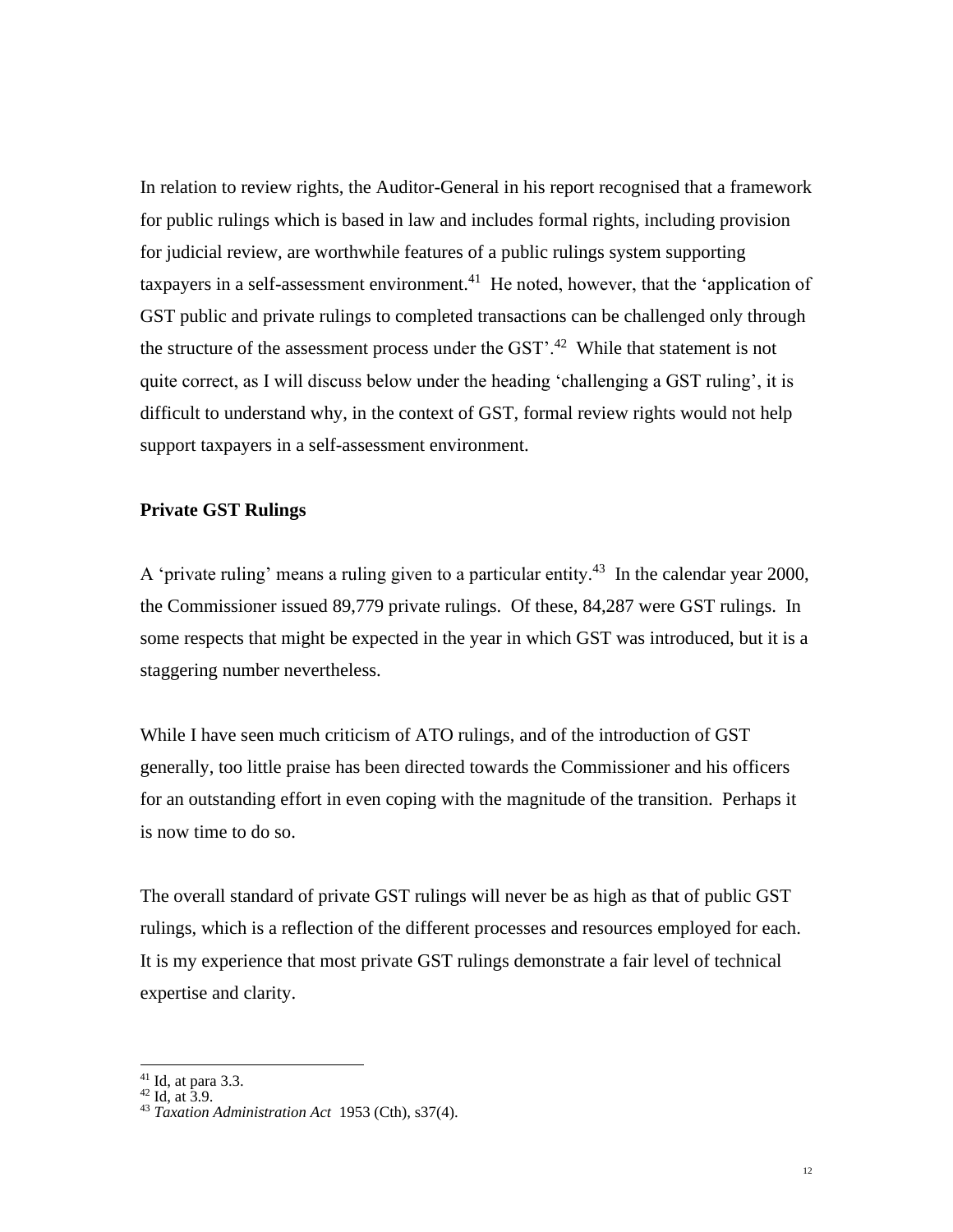In recent times there has been a great deal of scrutiny of the private rulings system. An internal review conducted by Tom Sherman QC recommended the ATO should:

- Develop, as a matter of urgency, a single corporate IT system for ATO technical work that encompasses both management information and authorship requirements.
- Issue all private rulings through a central exit registry with each ruling given an identifying number in the one series of numbers for each year.
- Publish all private rulings (with taxpayer identifiers deleted) on a public database.
- Only allow authorised officers (with the necessary skills and experience) to prepare and issue private rulings.<sup>44</sup>

The subsequent report of the Auditor-General was not as positive for private rulings as it was for public rulings where, at the time of audit, 'the lack of integration of systems and inadequate systems controls undermine certainty, fairness and consistency of treatment for taxpayers.<sup>45</sup> The main weaknesses in the production and management of private rulings were:

- There were many information systems in the production of private rulings, and these systems lacked integration.
- The ATO had limited controls over data quality making the analysis and examination of private ruling information difficult.
- Only in early 2001 did the ATO introduce a search engine to allow case officers to perform free text searches on private rulings that had issued.
- The IT systems did not generate adequate, timely or useful information for management to make informed decisions.<sup>46</sup>

<sup>44</sup> Sherman, *Report of an Internal Review of the Systems and Procedures relating to Private Binding Rulings and Advance Opinions in the Australian Tax Office*, August 2000.

 $45$  Id, at para 17.

 $46$  Id, at para 34.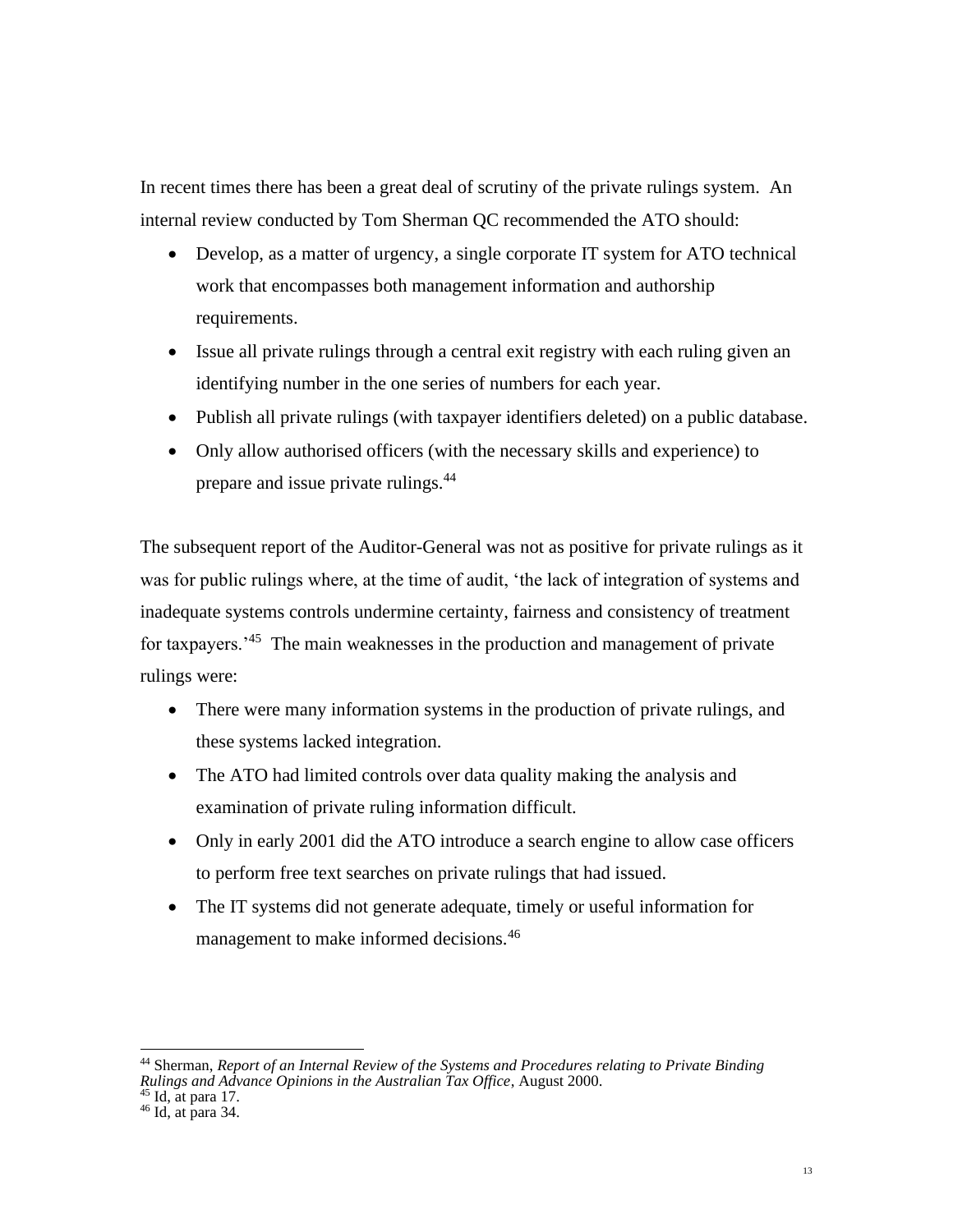In my opinion the constant scrutiny of the private rulings system has resulted in major improvements to that system, and the Commissioner should be commended for agreeing to implement every recommendation of the Auditor-General.

## **Challenging GST rulings**

As discussed earlier in this paper, the Government has previously recognised that a rulings system, binding on the Commissioner, is fairer because taxpayers are able to object to private rulings and have the matter reviewed by an independent tribunal or court.<sup>47</sup> The Auditor-General in his report also recognised that a framework for rulings with formal review rights is a worthwhile feature of a rulings system supporting taxpayers in a self-assessment environment.<sup>48</sup>

However, no formal appeal rights exist in relation to private GST rulings. The issue of a private GST ruling does not give rise to an appealable objection decision, nor does it give rise to rights under the ADJR  $Act.^{49}$ 

One means of challenging a private ruling is to invoke the assessment process by requesting a special assessment, and then proceed to objection and appeal.<sup>50</sup> Another means is to seek declaratory relief.

Declaratory proceedings were a common feature of sales tax disputes. For many years these proceedings were commenced in the state Supreme Courts or the High Court but not in the Federal Court. The first cases were replete with jurisdictional issues.<sup>51</sup> This prompted the Commissioner to issue Sales Tax Ruling ST 2454. This ruling dealt with sales tax objection and appeal procedures; jurisdiction and standing in declaratory

<sup>&</sup>lt;sup>47</sup> P Baldwin, Minister for Higher Education and Employment Services and Minister Assisting the Treasurer, Second Reading Speech, Taxation Laws Amendment (Self-Assessment) Bill 1992, 26 May 1992, Vol H of R 184 at 2774-2775.

<sup>48</sup> Australian National Audit Office ('ANAO'), *The Australian Taxation Office's Administration of Taxation Rulings* (2001), at para 3.3.

<sup>49</sup> See *Hutchins v DFC of T* (1994) 94 ATC 4,443.

<sup>50</sup> See *Taxation Administration Act* 1953 (Cth), ss 22-23.

<sup>51</sup> See *Kodak (Australasia) Pty Ltd v Commonwealth* (1989) 89 ATC 4010; *In Re the Totalisator Administration Board of Queensland* (1988) 88 ATC 4178; and *FC of T v Biga Nominees Pty Ltd* (1988) 88 ATC 4270.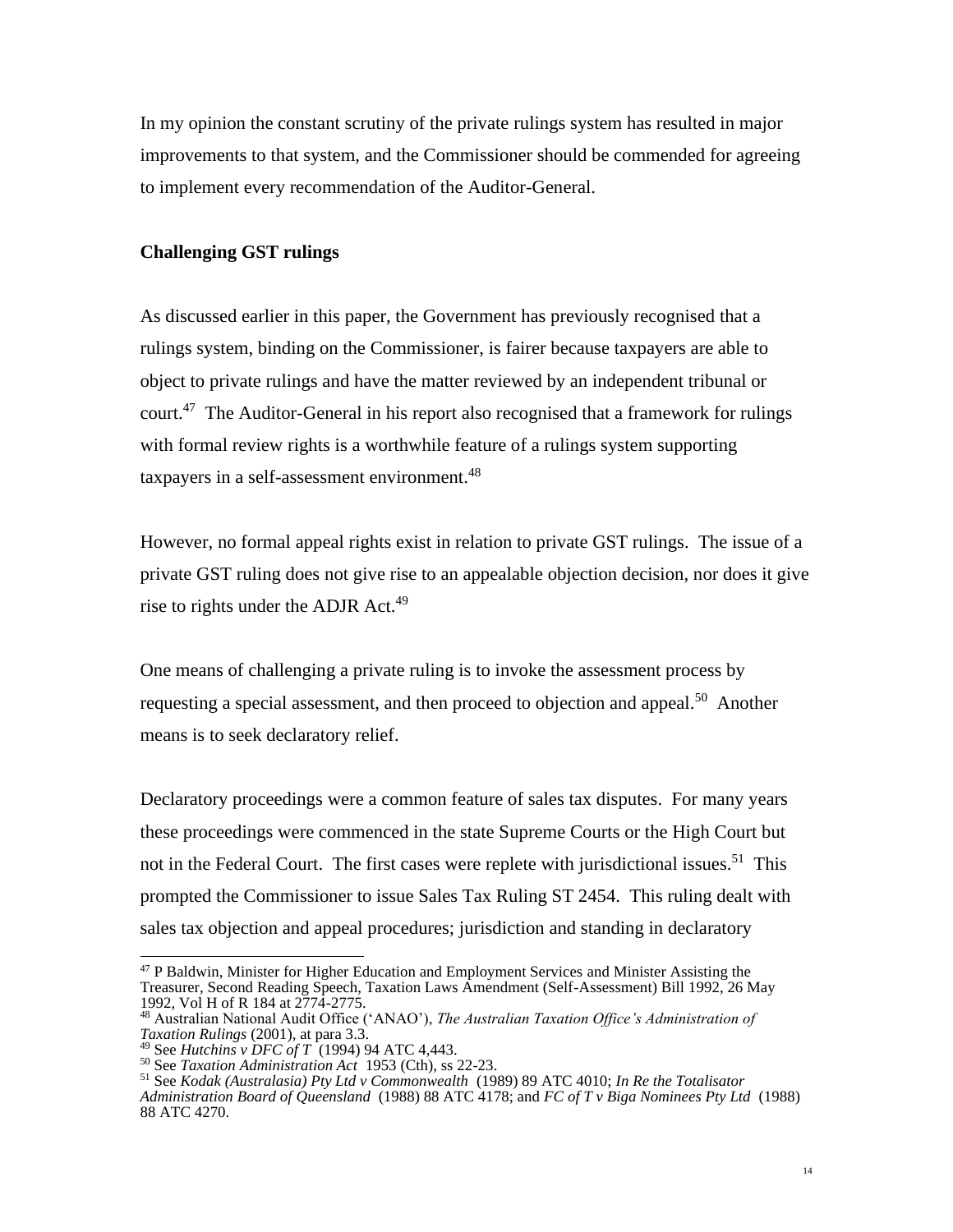proceedings; and disputing sales tax liability generally. The Commissioner indicated in the ruling that he would not continue with jurisdiction and standing challenges to declaratory proceedings. The original jurisdiction of the Federal Court was expanded in 1997 to include, among other things, any matter arising under any laws made by the Parliament, other than in respect of certain criminal matters.<sup>52</sup>

We should learn from the sales tax experience. Despite the 1997 changes in relation to the jurisdictional basis for declaratory relief, it would in my opinion be worthwhile for the Commissioner to issue a practice statement dealing with the issues likely to arise under GST.

One very real consequence of a lack of appeal rights is that it becomes very difficult to obtain certainty in relation to proposed transactions. You cannot enliven the objection and appeal process by requesting a special assessment as there is nothing to assess in relation to a proposed transaction. It would also be difficult to obtain a declaration in relation to a proposed transaction as it is not the role of the courts to provide advisory opinions.

## **Concluding remarks and recommendations**

As stated at the outset, the limited purpose of this paper is to evaluate whether the GST rulings system is failing. It should be evident from what I have said above that the GST rulings system is not failing, though improvements to it can and should be made.

Rulings play a key role in the self-assessment environment and are an integral part of the tax system. A good rulings system will aid in promoting co-operative compliance among taxpayers. It is appropriate to evaluate the rulings system by reference to the well known hallmarks of a good tax system: equity, efficiency and simplicity, though equity and simplicity, in the guise of certainty, appear the main considerations.

<sup>52</sup> *Judiciary Act* 1903 (Cth), s 39B(1A).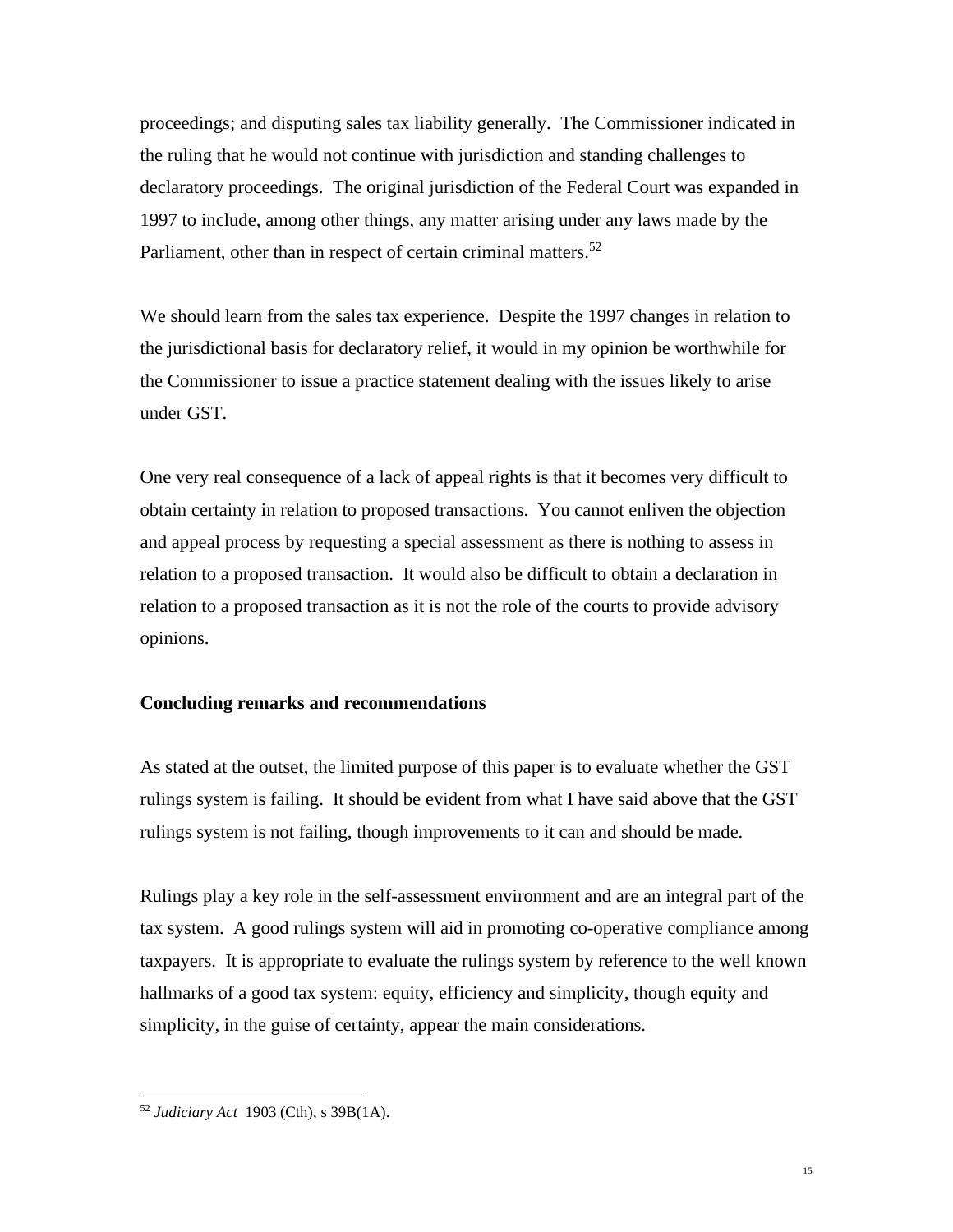The reality that most suppliers are unpaid tax collectors on whom the burden of the tax is not intended to fall, and that these suppliers must make judgements about the application of the tax to numerous transactions which occur on a day to day basis, means that many suppliers would value certainty and, hence, timeliness over most other factors.

In the light of these factors, and in the interests of certainty and fairness, I respectfully offer the following recommendations to improve the GST rulings system.

- 1. The Government should amend the GST law to provide formal review rights in respect of private GST rulings as a means of supporting taxpayers in a selfassessment environment, especially in relation to prospective transactions. The simplest path is to extend the private binding rulings regime to GST.
- 2. The Commissioner should make greater efforts to educate taxpayers that private rulings can be altered by a later public ruling. A practical means of doing this might be to issue a quarterly note to taxpayers re-iterating this point and highlighting new public rulings that have issued together with any changes in the law.
- 3. The Commissioner should issue a practice statement, along the lines of former Sales Tax Ruling ST 2454, dealing with GST objection and appeal procedures; jurisdiction and standing in declaratory proceedings; and disputing GST liability generally.
- 4. The Commissioner should issue a practice statement setting out the factors he might consider relevant in extending the date of effect for systems-dependent taxpayers whose position changes after an adverse ruling is issued.